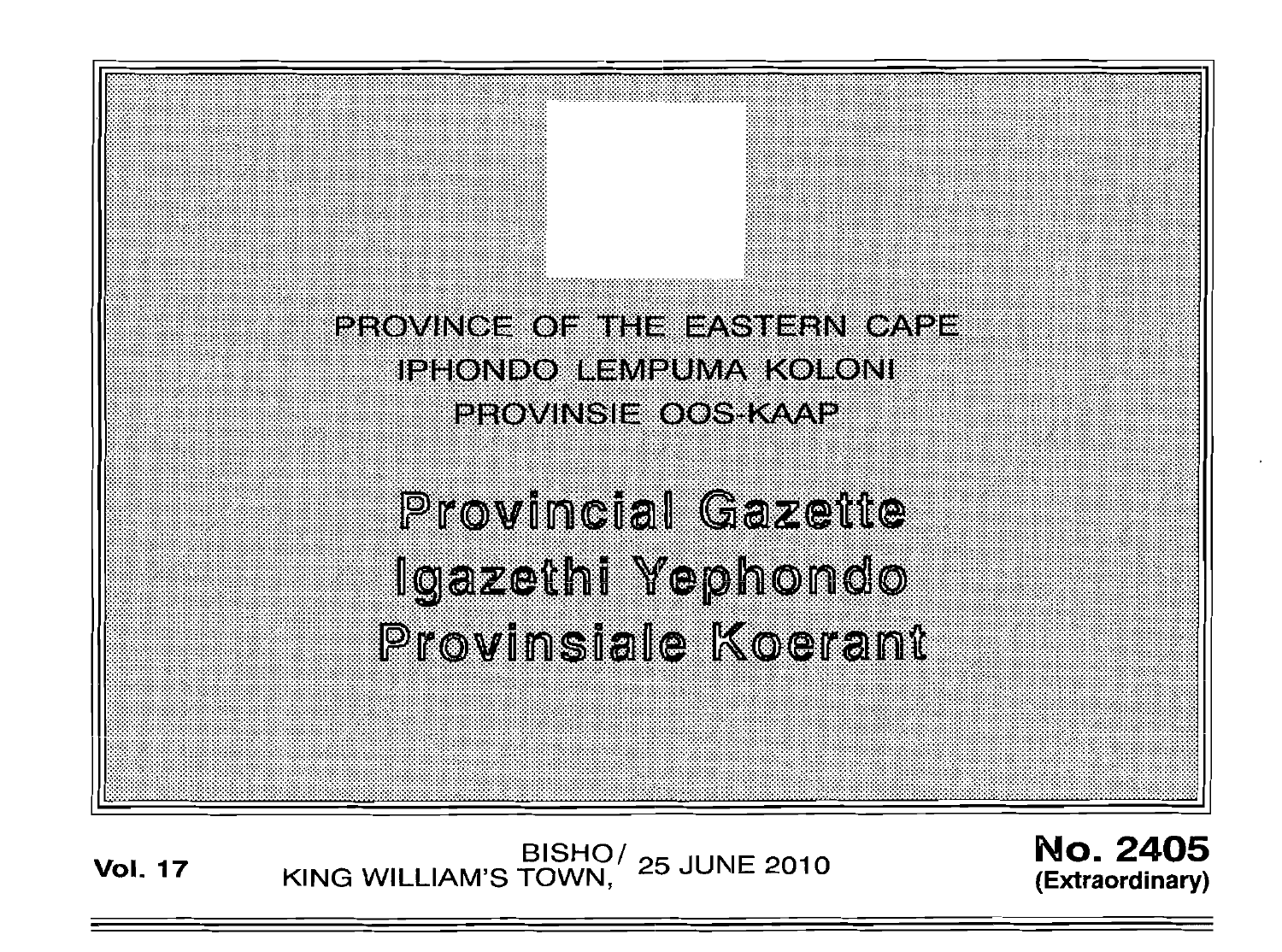# **IMPORTANT NOTICE**

**The Government Printing Works will not be held responsible for faxed documents not received due to errors on the fax machine or faxes received which are unclear or incomplete. Please be advised that an** "OK" **slip, received from a fax machine, will not be accepted as proof that documents were received by the GPW for printing. If documents are faxed to the GPW it will be the sender's responsibility to phone and confirm that the documents were received in good order.**

**Furthermore the Government Printing Works will also not be held responsible for cancellations and amendments which have not been done on original documents received from clients.**

# **CONTENTS • INHOUD**

| No. |                        | Page<br>No. | Gazette<br>No. |
|-----|------------------------|-------------|----------------|
|     | <b>GENERAL NOTICES</b> |             |                |
|     |                        | 3           | 2405           |
|     |                        | 5           | 2405           |
|     |                        | 6           | 2405           |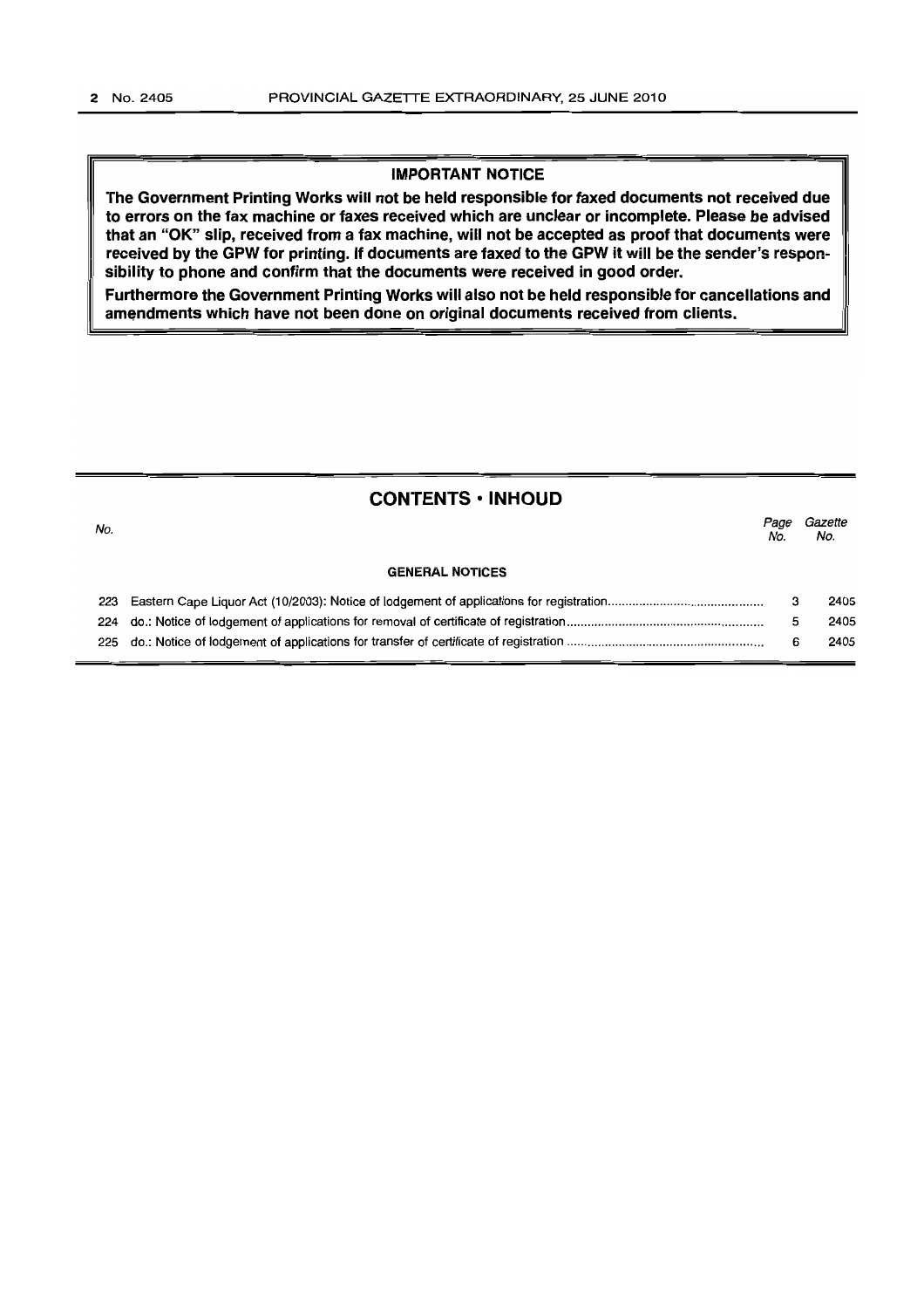# GENERAL NOTICES

### NOTICE 223 OF 2010

1. CM 3 [Reg 4 (1)]

#### EASTERN CAPE UQUOR ACT, 2003 (Act No. 10 of 2003) NOTICE OF LODGEMENT OF APPLICATIONS FOR REGISTRATION

Notice is hereby given that the applications for registration, particulars of which appear in the Schedule hereunder, have been lodged with the Board.

Interested parties may, free of charge, inspect any application which appears in the Schedule hereunder and may within twenty one days of this notice, lodge with the Board written representations in support of, or written objections.

#### THEMBI ZONO - GXOYIYA EASTERN CAPE LIQUOR BOARD 16 June 2010

#### SCHEDULE

 $\overline{\phantom{a}}$ 

| 1                                   |                  | $\overline{2}$                                       | 3                                   | 4                            | 5                                                                                                                |
|-------------------------------------|------------------|------------------------------------------------------|-------------------------------------|------------------------------|------------------------------------------------------------------------------------------------------------------|
| <b>Application</b><br><b>Number</b> |                  | <b>Name and</b><br>number of Ward                    | Kind of registration<br>applied for | Kind of liquor to<br>be sold | Name under which business is<br>to be conducted and particulars<br>of the erf, street or farm                    |
| 1.                                  | ECP 18313        | Ward 2 Maletswai<br>Municipality                     | Consumption on and<br>off premises  | All kinds                    | Ematyeni Tavern, 35 Grey Str,<br><b>Aliwal North</b>                                                             |
| 2.                                  | ECP 18314        | Ward 32 Buffalo<br>City Municipality                 | Consumption on and<br>off premises  | All kinds                    | Nomelumzi Tavern, Ncera Village<br>4, Kidds Beach, East London                                                   |
| 3.                                  | ECP 18315        | Ward 30 Buffalo<br><b>City Municipality</b>          | Consumption on and<br>off premises  | All kinds                    | Nomvula's Tavern, Erf 50773, 38<br>Nyibiba Str, Orange Groove, East<br>London                                    |
| 4.                                  | ECP 18316        | Ward 44 Buffalo<br>City Municipality                 | Consumption on and<br>off premises  | All kinds                    | Siyazama Tavern, 4729 Tyu tyu<br>Loc, Bisho                                                                      |
| 5.                                  | <b>ECP 18317</b> | Ward 5 Buffalo<br>City Municipality                  | Consumption on<br>premises          | All kinds                    | Café Neo Restaurant, Erf 61225,<br>Windmill Park, Moore Str,<br>Quigney, East London                             |
| 6.                                  | ECP 18318        | Ward 30 Buffalo<br><b>City Municipality</b>          | Consumption off<br>premises         | All kinds                    | Pick 'n Pay Liquors, Erf 53806,<br>Cnr Settlers & Clovelly Rd,<br>Greenfields Shopping Centre,<br>East London    |
| 7.                                  | ECP 18319        | Ward 2 Great Kei<br>Municipality                     | Consumption on and<br>off premises  | All kinds                    | Friends Tavern, 100313 Makhazi<br>Loc, Mooiplaas                                                                 |
| 8.                                  | ECP 18320        | Ward 8 Kouga<br>Municipality                         | Consumption off<br>premises         | All kinds                    | Microbs Bottle Store, Erf 6538,<br>No.5 J.A.H Kleinhans Building, 14<br>Prospect Rd, Loots Park, Jeffreys<br>Bay |
| 9.                                  | <b>ECP 18321</b> | Ward 26 Nyandeni<br>Municipality                     | Consumption on and<br>off premises  | All kinds                    | Zama Zama Tavern, Gungqwana<br>Loc, Ntsimbini A/A, Ngqeleni                                                      |
| 10.                                 | ECP 18322        | Ward 19 King<br>Sabata<br>Dalindyebo<br>Municipality | Consumption on and<br>off premises  | All kinds                    | Rose Tavern, Sitebe A/A,<br>Tantseka Loc, Mthatha                                                                |
| 11.                                 | ECP 18323        | Ward 23 KSD<br>Municipality                          | Consumption on and<br>off premises  | All kinds                    | Small Tavern, Esikhaleni Loc,<br>Zibungu A/A, Libode                                                             |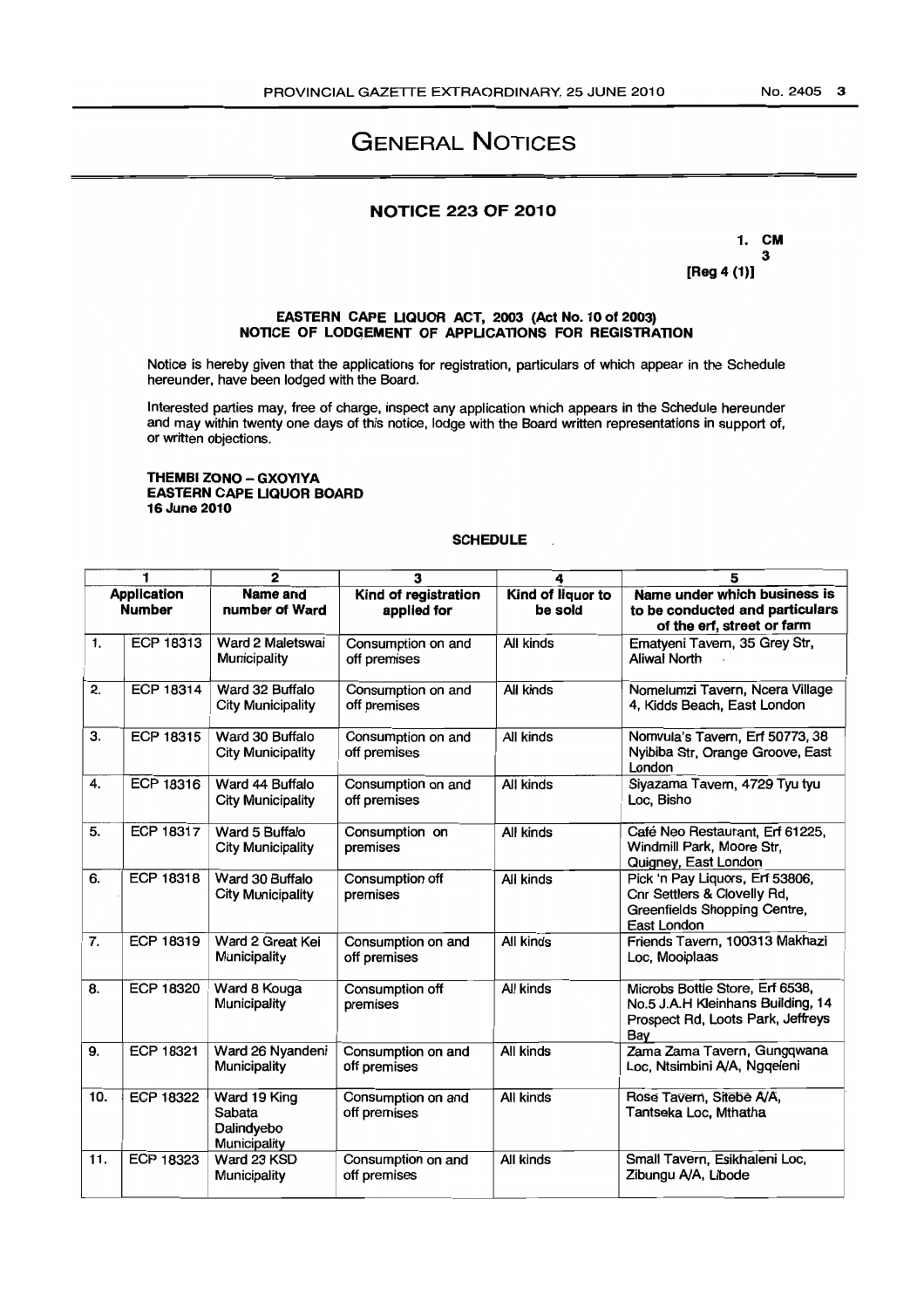| 12. | ECP 18324        | Ward 5 Nyandeni          | Consumption on and   | All kinds | Nokhaya Tavern, Ngcoya Loc,      |
|-----|------------------|--------------------------|----------------------|-----------|----------------------------------|
|     |                  | Municipality             | off premises         |           | Mganduli                         |
|     |                  |                          |                      |           |                                  |
| 13. | <b>ECP 18325</b> | Ward 30 King             | Consumption on and   | All kinds | Ezisofeni Tavern, Mabheleni Loc, |
|     |                  | Sabata                   | off premises         |           | Zimbane A/A, Mthatha             |
|     |                  | <b>Municipality</b>      |                      |           |                                  |
| 14. | <b>ECP 18326</b> | Ward 26 Nyandeni         | Consumption on and   | All kinds | Ekunyamezeleni, Khom Loc,        |
|     |                  | Municipality             | off premises         |           | Ntsimbini A/A, Ngqeleni          |
|     |                  |                          |                      |           |                                  |
| 15. | ECP 18327        | Ward 17 Mhlontlo         | Consumption on and   | All kinds | Siyazama Tavern, Black Hill Loc, |
|     |                  | Municipality             | off premises         |           | Middle Tyira A/A, Qumbu          |
|     |                  |                          |                      |           |                                  |
| 16. | <b>ECP 18328</b> | Inxuba Yethemba          | <b>Special Event</b> | All kinds | Alex & Uncle Bottle Store, Erf   |
|     |                  | Municipality             |                      |           | 2132, Michausdal Hall, Cradock   |
|     |                  |                          |                      |           |                                  |
| 17. | ECP 18329        | Ward 36 Buffalo          | Consumption on and   | All kinds | Daki's Tavern, 2284 Kamteni Str, |
|     |                  | <b>City Municipality</b> | off premises         |           | Ginsberg Loc, King Williams Town |
|     |                  |                          |                      |           |                                  |
|     |                  |                          |                      |           |                                  |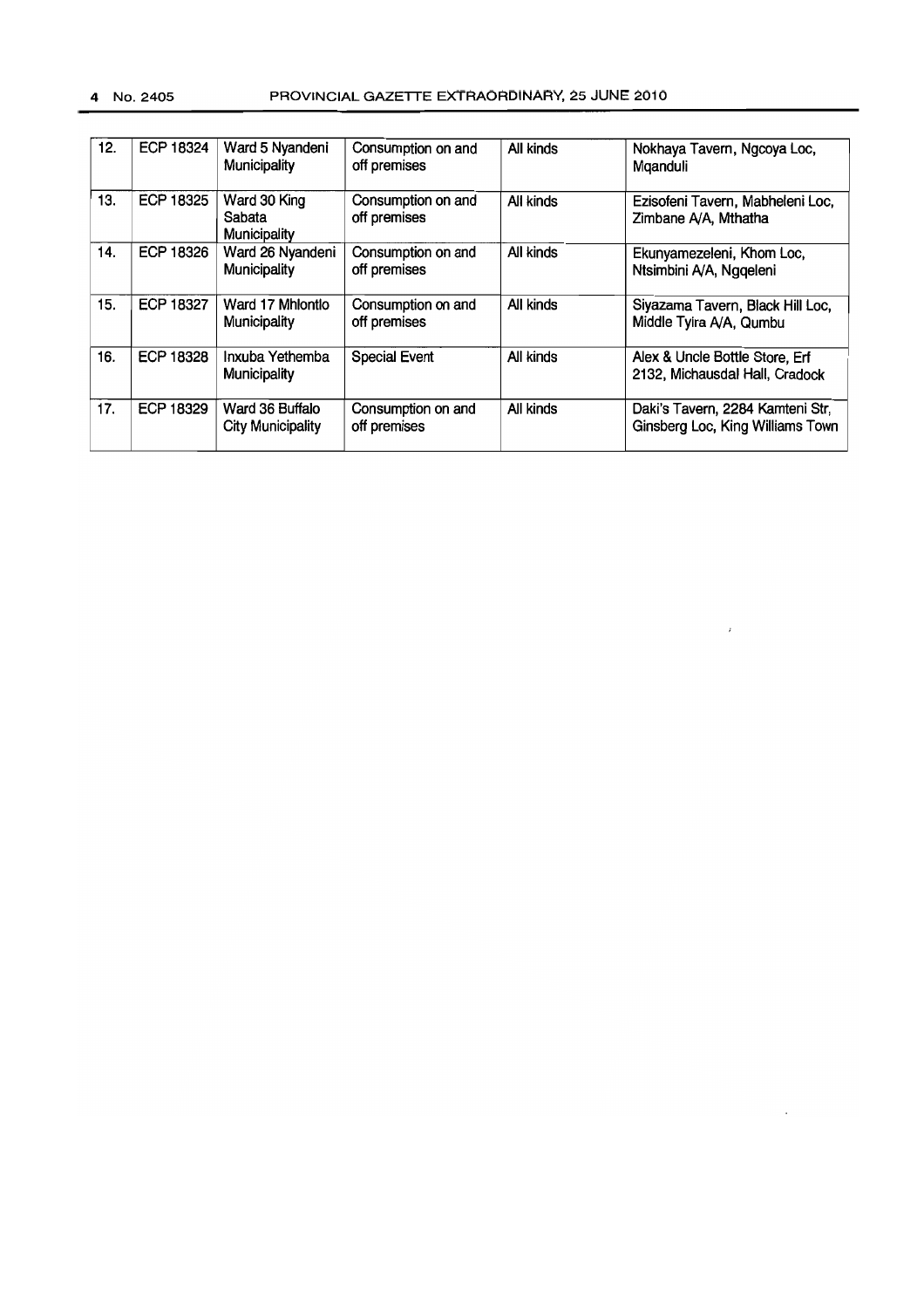## **NOTICE 224 OF 2010**

**FORM 13 [Reg 16(1)]**

# **EASTERN CAPE LIQUOR ACT, 2003 (ActNo.10 of 2003)**

# **NOTICE OF LODGEMENT OF APPLICATIONS FOR REMOVAL OF CERTIFICATE OF REGISTRATION**

Notice is hereby given that the applications for removal of certificates of registration, particulars of which appear in the Schedule hereunder, have been lodged with the Board.

Interested parties may, free of charge, inspect any application which appears in the Schedule hereunder and maywithin twenty one days of this notice, lodge with the Board written representations in support of, or written objections.

### **THEMBIE ZONO - GXOYlYA EASTERN CAPE LIQUOR BOARD 16June2010**

### **SCHEDULE**

| <b>Application Number</b> |           | Name and<br>number of Ward | <b>Particulars of holder</b><br><b>Particulars of</b><br>certificate of<br>of certificate of<br>registration<br>registration |                            | <b>Particulars of the</b><br>proposed premises |
|---------------------------|-----------|----------------------------|------------------------------------------------------------------------------------------------------------------------------|----------------------------|------------------------------------------------|
| ່ 1.                      | ECP 13030 | Ward 4<br>Sengu            | Masizakhe Tavern,                                                                                                            | Samkelo<br>Dambuza,        | Masizakhe Tavern, Erf 98,                      |
|                           |           | Municipality               | Hoek<br>Loc.<br>Pen                                                                                                          | Pen-hoek<br>Loc.           | Village,<br>Mkunyazo                           |
|                           |           |                            | Sterkspruit                                                                                                                  | Sterkspruit                | Sterkspruit                                    |
| 2.                        | ECP 10375 | Ward 5 Mhlontlo            | Tikitiki Tavern, Tiki                                                                                                        | Nolatsha.<br>Vathiswa<br>v | Tikitiki Tavern, Tiki tiki A/A,                |
|                           |           | Municipality               | tiki A/A, Tsolo                                                                                                              | Tiki tiki A/A, Tsolo       | Tsolo                                          |